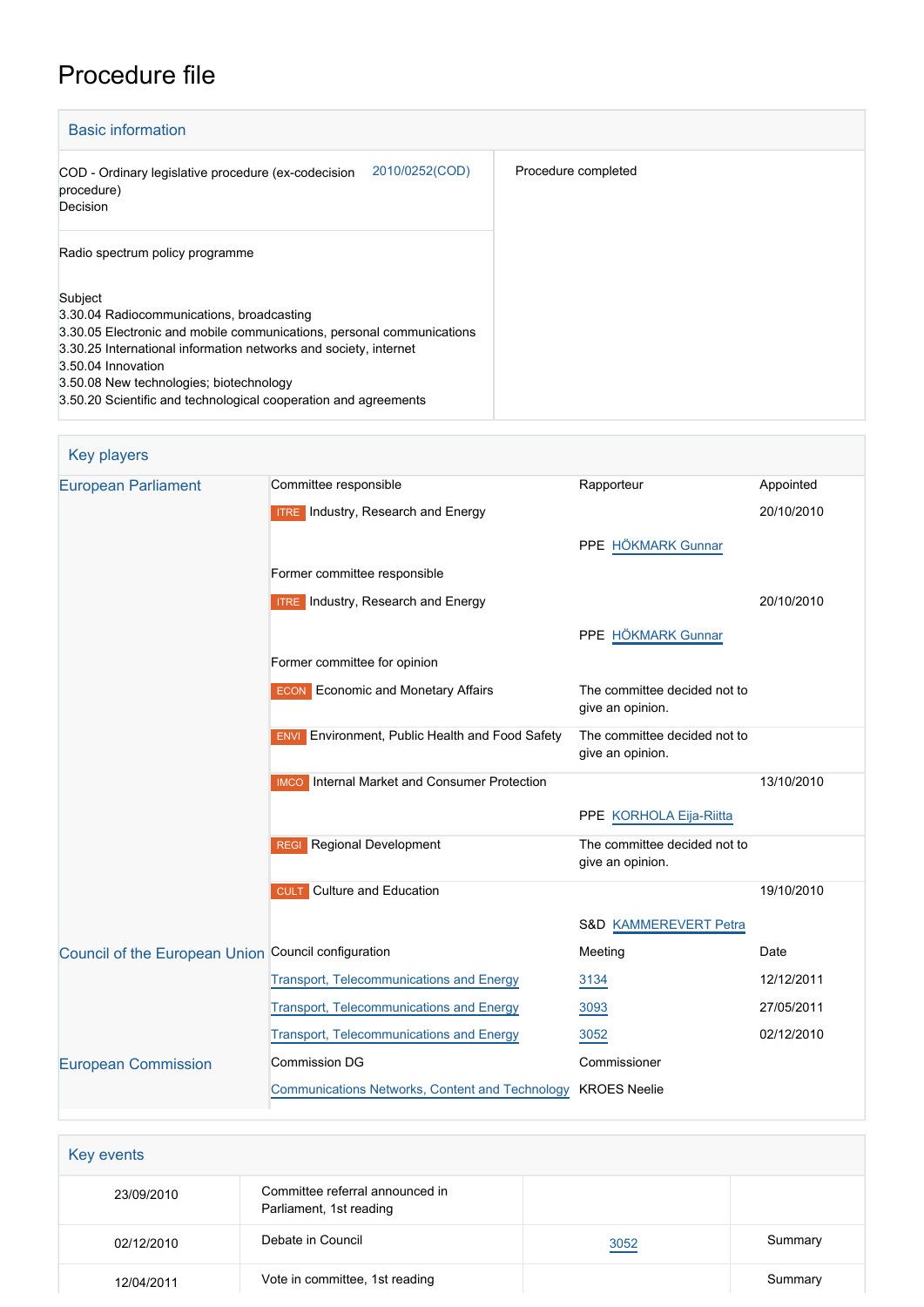| 15/04/2011 | Committee report tabled for plenary, 1st<br>reading        | A7-0151/2011 |         |
|------------|------------------------------------------------------------|--------------|---------|
| 09/05/2011 | Debate in Parliament                                       | ۱.,          |         |
| 11/05/2011 | Results of vote in Parliament                              | ◠            |         |
| 11/05/2011 | Decision by Parliament, 1st reading                        | T7-0220/2011 | Summary |
| 27/05/2011 | Debate in Council                                          | 3093         | Summary |
| 19/01/2012 | Committee referral announced in<br>Parliament, 2nd reading |              |         |
| 25/01/2012 | Vote in committee, 2nd reading                             |              |         |
| 14/02/2012 | Debate in Parliament                                       |              |         |
| 15/02/2012 | Decision by Parliament, 2nd reading                        | T7-0043/2012 | Summary |
| 14/03/2012 | Final act signed                                           |              |         |
| 14/03/2012 | End of procedure in Parliament                             |              |         |
| 21/03/2012 | Final act published in Official Journal                    |              |         |

# Technical information

| Procedure reference        | 2010/0252(COD)                                                 |
|----------------------------|----------------------------------------------------------------|
| Procedure type             | COD - Ordinary legislative procedure (ex-codecision procedure) |
| Procedure subtype          | Legislation                                                    |
| Legislative instrument     | Decision                                                       |
| Legal basis                | Treaty on the Functioning of the EU TFEU 114-p1                |
| Other legal basis          | Rules of Procedure EP 159                                      |
| Stage reached in procedure | Procedure completed                                            |
| Committee dossier          | ITRE/7/07663                                                   |

# Documentation gateway

| Legislative proposal                                               |             | COM(2010)0471 | 20/09/2010 | EC         | Summary |
|--------------------------------------------------------------------|-------------|---------------|------------|------------|---------|
| Document attached to the procedure                                 |             | SEC(2010)1034 | 20/09/2010 | EC         |         |
| Document attached to the procedure                                 |             | SEC(2010)1035 | 20/09/2010 | EC         |         |
| Committee draft report                                             |             | PE454.746     | 10/02/2011 | EP         |         |
| Economic and Social Committee: opinion,<br>report                  |             | CES0362/2011  | 16/02/2011 | <b>ESC</b> |         |
| Amendments tabled in committee                                     |             | PE460.615     | 14/03/2011 | EP         |         |
| Amendments tabled in committee                                     |             | PE460.855     | 14/03/2011 | EP.        |         |
| Committee opinion                                                  | <b>CULT</b> | PE454.499     | 15/03/2011 | EP.        |         |
| Committee opinion                                                  | <b>IMCO</b> | PE458.565     | 23/03/2011 | EP         |         |
| Committee report tabled for plenary, 1st<br>reading/single reading |             | A7-0151/2011  | 15/04/2011 | EP         |         |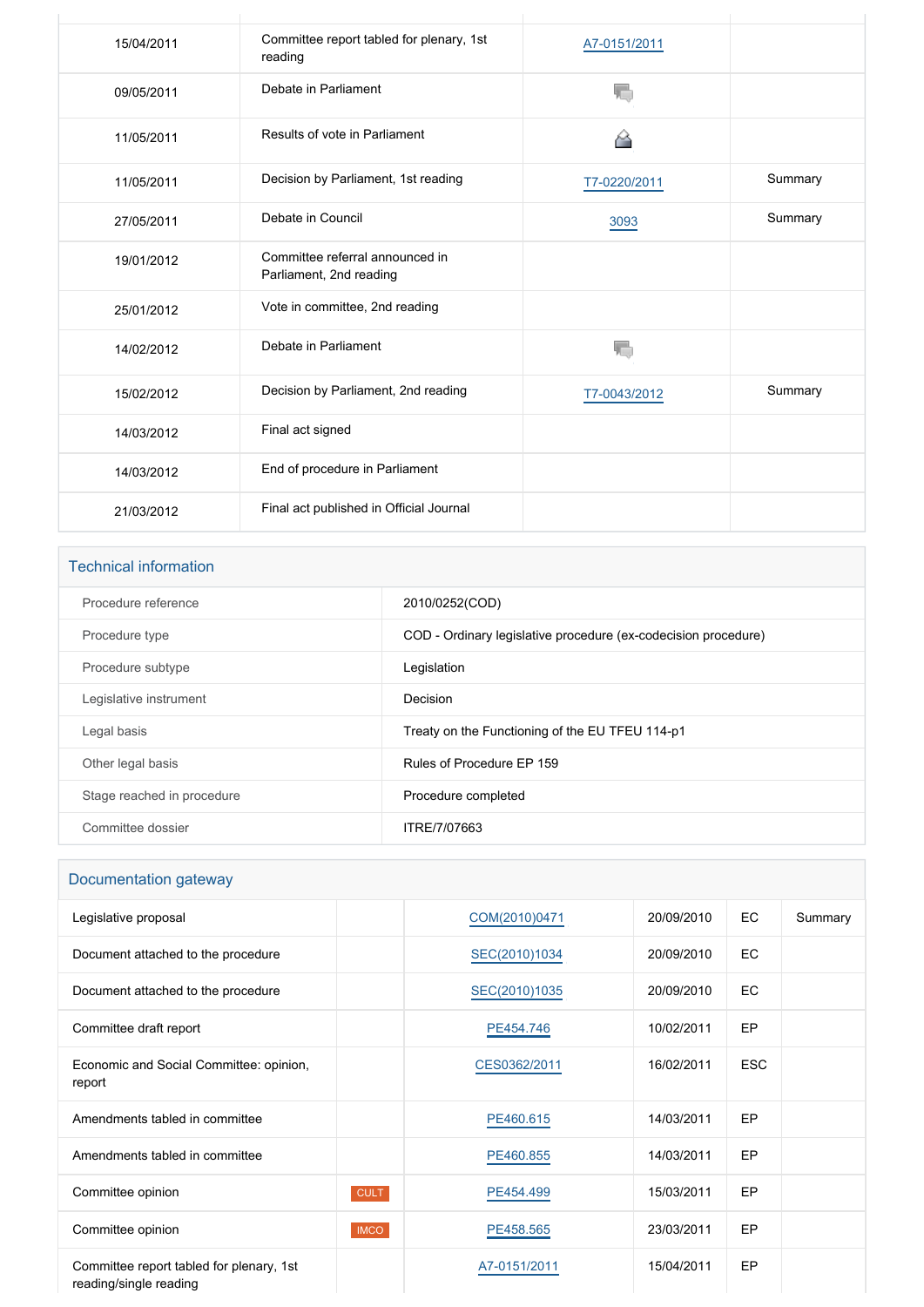| Text adopted by Parliament, 1st<br>reading/single reading   | T7-0220/2011   | 11/05/2011 | EP         | Summary |
|-------------------------------------------------------------|----------------|------------|------------|---------|
| Commission response to text adopted in<br>plenary           | SP(2011)5858   | 30/06/2011 | EC         |         |
| Council statement on its position                           | 17651/2011     | 06/12/2011 | CSL        |         |
| Committee draft report                                      | PE478.447      | 08/12/2011 | EP         |         |
| Council position                                            | 16226/1/2011   | 13/12/2011 | <b>CSL</b> | Summary |
| Commission communication on Council's<br>position           | COM(2012)0003  | 12/01/2012 | EC         | Summary |
| Committee recommendation tabled for<br>plenary, 2nd reading | A7-0019/2012   | 27/01/2012 | EP         | Summary |
| Text adopted by Parliament, 2nd reading                     | T7-0043/2012   | 15/02/2012 | <b>EP</b>  | Summary |
| Draft final act                                             | 00010/2012/LEX | 14/03/2012 | <b>CSL</b> |         |
| Follow-up document                                          | COM(2014)0228  | 22/04/2014 | EC         | Summary |
| Follow-up document                                          | COM(2014)0536  | 01/09/2014 | EC         | Summary |
| Additional information                                      |                |            |            |         |
|                                                             |                |            |            |         |

| National parliaments | <b>IPEX</b> |
|----------------------|-------------|
| European Commission  | EUR-Lex     |

Final act

 [Decision 2012/243](https://eur-lex.europa.eu/smartapi/cgi/sga_doc?smartapi!celexplus!prod!CELEXnumdoc&lg=EN&numdoc=32012D0243) [OJ L 081 21.03.2012, p. 0007](https://eur-lex.europa.eu/legal-content/EN/TXT/?uri=OJ:L:2012:081:TOC) Summary

#### Radio spectrum policy programme

PURPOSE: to establish a radio spectrum policy programme for the strategic planning and harmonisation of the use of spectrum to ensure the functioning of the internal market.

PROPOSED ACT: Decision of the European Parliament and of the Council.

BACKGROUND: Framework Directive 2002/21/EC as amended by Directive 2009/140/EC invites the Commission to present a legislative proposal to the European Parliament and Council to establish a multiannual Radio Spectrum Policy Programme (RSPP) setting out policy orientations and objectives for the strategic planning and harmonisation of the use of spectrum, taking utmost account of the opinion of the Radio Spectrum Policy Group (RSPG).

Spectrum is essential for the digital society, fast wireless services, economic recovery, growth, high-quality jobs and long-term EU competitiveness.

Spectrum policy initiatives are also key to the Digital Agenda for Europe and to the Europe 2020 strategy.

IMPACT ASSESSMENT: the impact assessment identifies options and assesses whether EU intervention would add value compared to national or regional action. It identifies the strategic direction necessary for spectrum policy at EU level. It highlights the need for a global EU spectrum policy approach given the impact of spectrum on a number of sectors with varying degrees of EU competence.

LEGAL BASE: Article 114 of the Treaty on the Functioning of the European Union.

CONTENT: the proposed programme sets out policy orientations and objectives for the strategic planning and harmonisation of spectrum use in order to achieve the internal market. It supports the Europe 2020 Strategy and the Digital Agenda for Europe and promotes other EU policies concerned with spectrum. It will ensure the application of principles and define policy orientations for all aspects of spectrum policy with an EU dimension. The programme sets concrete priority initiatives for enhanced coordination, flexibility, and availability of spectrum for wireless broadband communications and other specific EU policies; it requires an inventory of existing uses and emerging spectrum. It identifies improvements to safeguard EU interests in international negotiations, and to assist Member States in bilateral negotiations, and calls for improved cooperation between technical bodies. The proposal requires the Commission to report by 2015.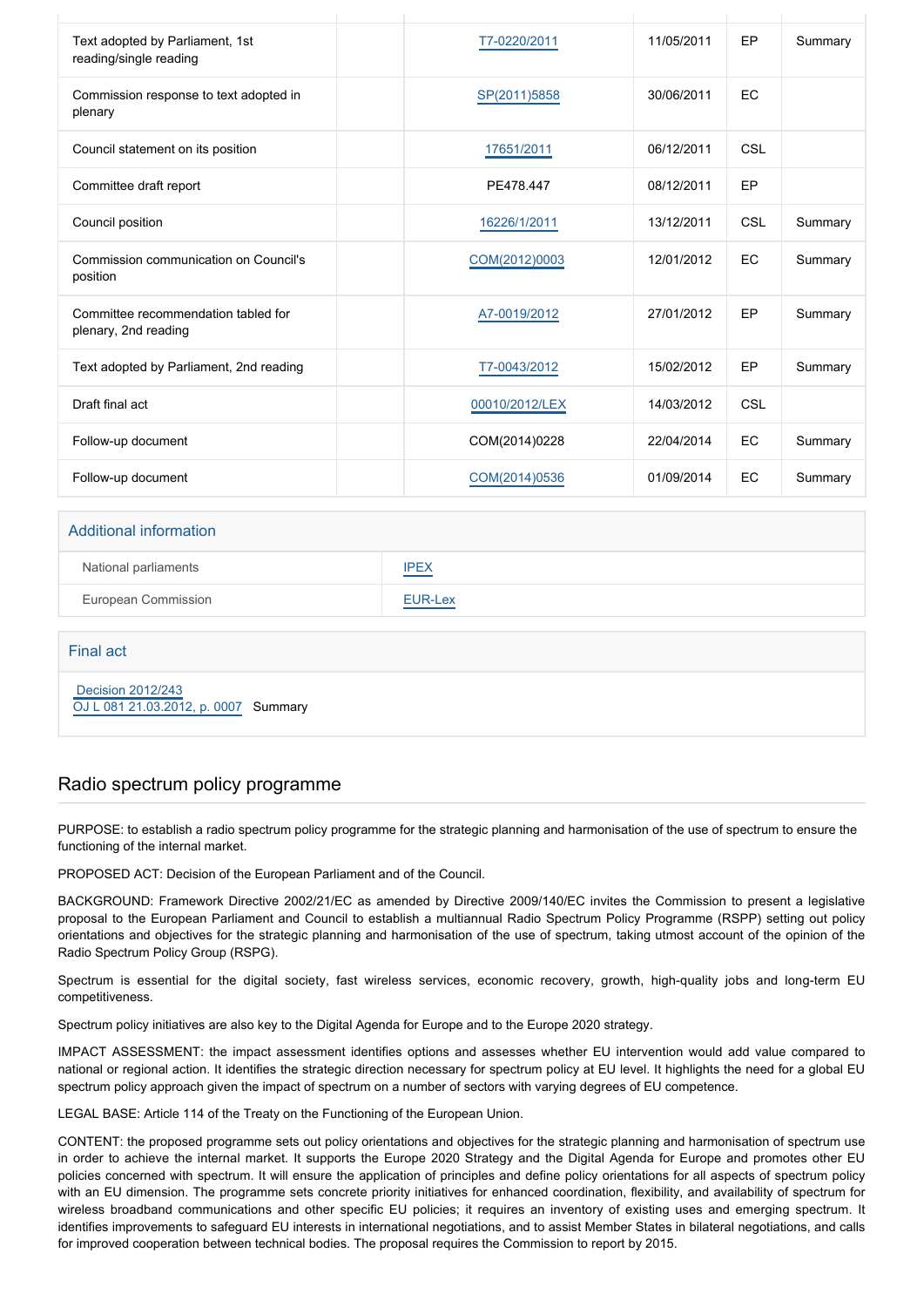In a public session, the Council discussed, on the basis of questions prepared by the Presidency a proposal for a decision establishing the first radio spectrum policy programme (RSPP).

The Presidency presented a progress report to ministers, with the aim of informing them on the work done so far and of identifying political issues in this proposal on which future work under the Hungarian Presidency should focus.

Ministers generally welcomed the Commission proposal acknowledging that radio spectrum could make an important contribution to the digital society, fast wireless services, economic recovery, growth, high-quality jobs and long-term EU competitiveness.

Provisions on wireless broadband were identified as the main and most urgent elements of the proposal, although deadlines for making spectrum available were considered by some delegations as being too ambitious.

Some reservations were expressed regarding proposed actions in the area of spectrum management such as imposing coverage obligations or other rights?of?use conditions, which should be subject to national specific circumstances.

The proposed inventory of spectrum use received broad support. At the same time, ministers warned about the duplication of efforts, costs, the confidentiality of information and called on the Commission to build on existing initiatives in this area. In particular ministers from Member States with borders with non?EU countries called for EU support to coordinate spectrum usage.

At this stage in the negotiations on the RSPP proposal in the Working Party on Telecommunications and Information Society, the main fundamental questions that require a common view from the Council include the following:

- Objectives of the RSPP proposal: what are the main objectives of the RSPP proposal. Is it to facilitate the timely roll-out of wireless broadband or is it also to urge the Member States to manage their spectrum more efficiently, supplemented by further actions and increased coordination at EU level?
- Legal basis and scope of the proposal: the regulatory framework for ECS is based on Article 114 TFEU but is this also appropriate for other sectors using spectrum, such as R&D and transport? Is there a need to also co-ordinate spectrum availability for other internal market services, as is currently being done for ECS services? Should and could there be a role for the EU in respect of spectrum harmonisation for public security purposes?
- Spectrum for wireless broadband: taking into account that certain Member States face difficulties in opening up the 800 MHz band for wireless broadband because of national (security or defence) situations or because of cross-border frequency co-ordination problems with third countries, would it be feasible to agree on a common EU date for implementation?
- Spectrum management issues: is there a justified need for further changes to the current spectrum management practices at this stage pending the transposition of the new regulatory framework for ECS by May 2011?

#### Radio spectrum policy programme

The Committee on Industry, Research and Energy adopted the report drafted by Gunnar HÖKMARK (EPP, SE) on the proposal for a decision of the European Parliament and of the Council establishing the first radio spectrum policy programme.

Aim and scope: the report stipulates that this Decision establishes a multi-annual radio spectrum policy programme for the strategic planning and harmonisation of the use of spectrum to ensure the functioning of the internal market. It covers the internal market in all Union policy areas involving the use of spectrum such as, but not limited to, electronic communications, research, development and innovation, transport, energy and audio-visual policy.

General regulatory principles: Members have specified the general regulatory principles which should be applied throughout the Union, notably:

- encouraging efficient use of spectrum to best meet the increasing demand for use of frequencies, reflecting the important social, cultural and economic value of spectrum;
- applying the most appropriate, non-discriminatory and least onerous authorisation system possible in such a way as to maximise flexibility and efficiency in spectrum usage;
- guaranteeing the development of the internal market and digital services by ensuring effective competition, a pan-European level playing field and by promoting the emergence of future pan-European services;
- promoting innovation;
- taking full account of the relevant Union law on human health of electromagnetic field emissions when defining the technical conditions of the use of spectrum;
- promoting technology and services neutrality in the use of the spectrum.

For electronic communications, Members consider that specific principles should apply, in accordance with Articles 8a, 9 and 9b of Directive 2002/21/EC and with Decision 676/2002/EC.

Policy objectives: policy objectives to be implemented by Member States and the Commission include the following:

- make sufficient and appropriate spectrum allocated for mobile data traffic, amounting to at least 1200 MHz by 2015;
- bridge the digital divide and realise the objectives of the Digital Agenda, ensuring that all Union citizens have access to broadband, not less than 30 Mbps by 2020 and making it possible for the Union to have the highest possible broadband speed and capacity;
- enable the Union to take the lead in wireless electronic communication broadband services by opening up sufficient additional spectrum in the most cost-efficient bands for these services to be widely available;
- secure opportunities for both the commercial sector as well as public services by means of increased mobile broadband capacities;
- reduce the fragmentation and fully exploit the potential of the internal market in order to establish a pan-European level playing field in order to foster economic growth and economies of scope and scale at Union level;
- ensuring the accessibility of new consumer products and technologies so as to secure consumer endorsement for the transition to digital technology and efficient use of the digital dividend;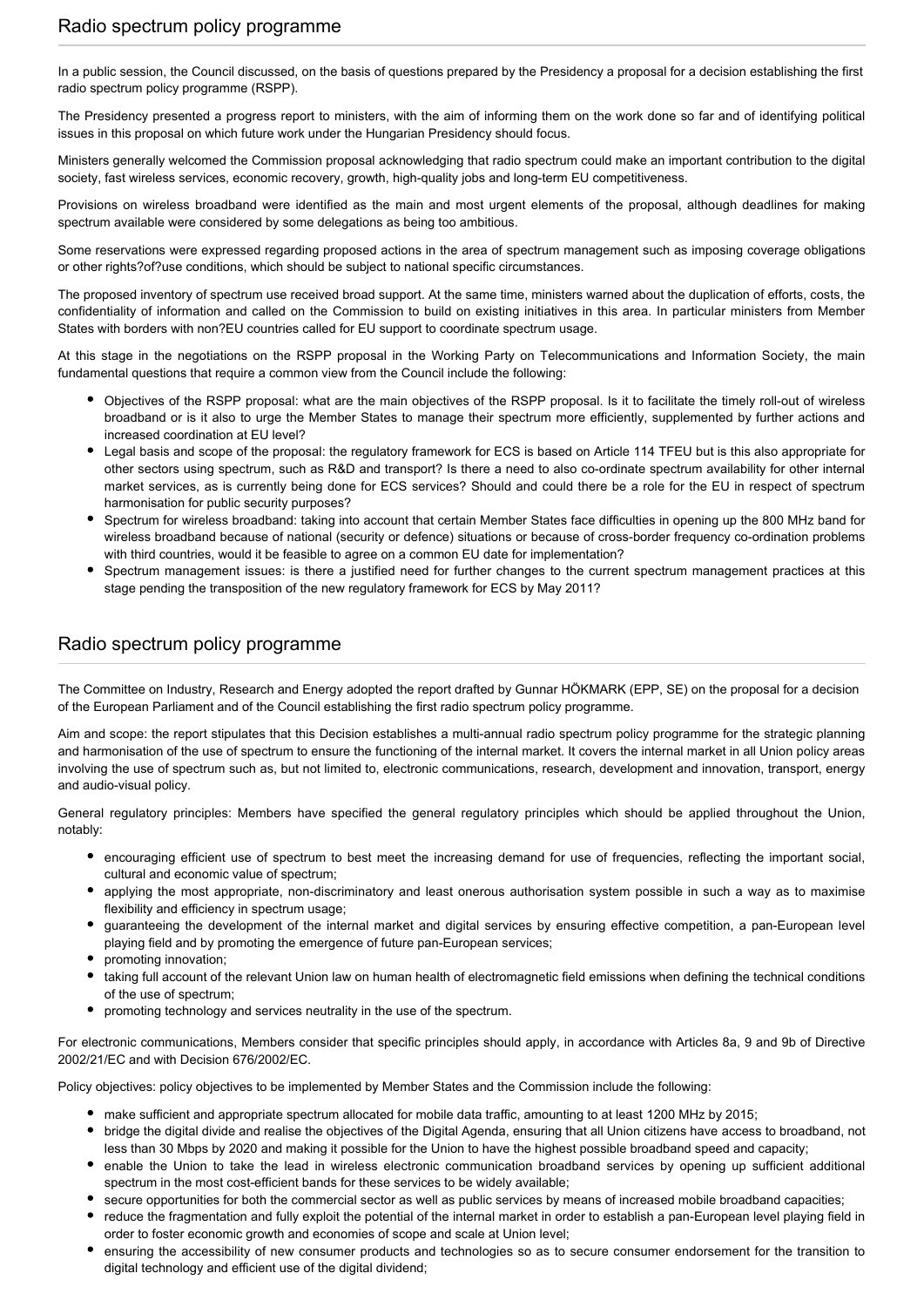reduce the Union's carbon footprint by enhancing the technical efficiency of wireless communication networks and applications.

Competition: the report calls on the Member States, prior to a planned spectrum assignment, to carefully examine whether the assignment is likely to distort or reduce competition in the mobile markets concerned, taking into account existing spectrum rights held by relevant market operators. If the spectrum assignment is likely to distort or reduce competition, Member States shall adopt the most appropriate measures to promote effective competition. Member States may reserve a certain part of a spectrum band or group of bands to be assigned to new entrants.

Member States shall ensure that authorisation and selection procedures avoid delays, are non-discriminatory and promote effective competition by preventing any potential anti-competitive outcomes, for the benefit of EU citizens and consumers.

Spectrum for wireless broadband communications: Member States shall, by 1 January 2013 make the 800 MHz band available for electronic communications services. Only in exceptional cases duly justified for technical and historical reasons, the Commission may authorise specific derogations until the end of 2015 in response to a duly motivated application from the Member State concerned. If cross-border frequency coordination problems with one or more third countries further prevent the availability of the band, the Commission may authorise exceptional annual derogations until such obstacles are removed.

In addition, the Commission shall continuously monitor the capacity requirements for wireless broadband services and, in cooperation with Member States, asses, no later than 1 January 2015, the need for action to harmonise additional spectrum bands, such as the 700 MHz band (694-790 MHz).

Spectrum needs for other wireless communication policies: in order to support the further development of innovative audiovisual media and other services to European citizens, taking into account the economic and social benefits of a digital single market, Member States, in cooperation with the Commission, shall ensure sufficient spectrum availability for satellite and terrestrial provision of such services.

Spectrum needs for specific Union policies: Members consider that it is necessary to seek to find a minimum set of harmonised core bands for programme making and special events (PMSE) in the Union, according to the Union's objectives to improve the integration of the internal market and access to culture. These harmonised bands shall be of the frequency 1GHz or higher.

# Radio spectrum policy programme

The European Parliament adopted by 615 votes to 26, with 16 abstentions, a legislative resolution on the proposal for a decision of the European Parliament and of the Council establishing the first radio spectrum policy programme.

It adopted its position at first reading under the ordinary legislative procedure. The amendments amend the Commission proposal as follows:

Aim and scope: the resolution stipulates that this Decision establishes a multi-annual radio spectrum policy programme for the strategic planning and harmonisation of the use of spectrum to ensure the functioning of the internal market. It covers the internal market in all Union policy areas involving the use of spectrum such as, but not limited to, electronic communications, research, development and innovation, transport, energy and audio-visual policy.

General regulatory principles: Parliament has specified the general regulatory principles which should be applied throughout the Union, notably:

- encouraging efficient use of spectrum to best meet the increasing demand for use of frequencies, reflecting the important social, cultural and economic value of spectrum;
- applying the most appropriate, non-discriminatory and least onerous authorisation system possible in such a way as to maximise flexibility and efficiency in spectrum usage;
- guaranteeing the development of the internal market and digital services by ensuring effective competition, a pan-European level playing field and by promoting the emergence of future pan-European services;
- promoting innovation;
- taking full account of the relevant Union law on human health of electromagnetic field emissions when defining the technical conditions of the use of spectrum;
- promoting technology and services neutrality in the use of the spectrum.

For electronic communications, Members consider that specific principles should apply, in accordance with Articles 8a, 9 and 9b of Directive 2002/21/EC and with Decision 676/2002/EC.

Policy objectives: policy objectives to be implemented by Member States and the Commission include the following:

- make sufficient and appropriate spectrum allocated for mobile data traffic, amounting to at least 1200 MHz by 2015 to best meet the increasing demand for mobile data traffic, thereby allowing the development of commercial and public services, while taking into account important general interest objectives such as cultural diversity and media pluralism;
- bridge the digital divide and realise the objectives of the Digital Agenda, ensuring that all Union citizens have access to broadband, not less than 30 Mbps by 2020 and making it possible for the Union to have the highest possible broadband speed and capacity;
- enable the Union to take the lead in wireless electronic communication broadband services by opening up sufficient additional spectrum in the most cost-efficient bands for these services to be widely available;
- secure opportunities for both the commercial sector as well as public services by means of increased mobile broadband capacities;
- reduce the fragmentation and fully exploit the potential of the internal market in order to establish a pan-European level playing field in order to foster economic growth and economies of scope and scale at Union level;
- ensuring the accessibility of new consumer products and technologies so as to secure consumer endorsement for the transition to digital technology and efficient use of the digital dividend;
- reduce the Union's carbon footprint by enhancing the technical efficiency of wireless communication networks and applications.

Increasing efficiency and flexibility: Member States shall foster, in cooperation with the Commission, the collective use of spectrum as well as shared and unlicensed use of spectrum. They shall also foster current and new technologies such as geolocation databases and cognitive radio to develop for example in white spaces following a proper impact assessment. That impact assessment shall be issued within twelve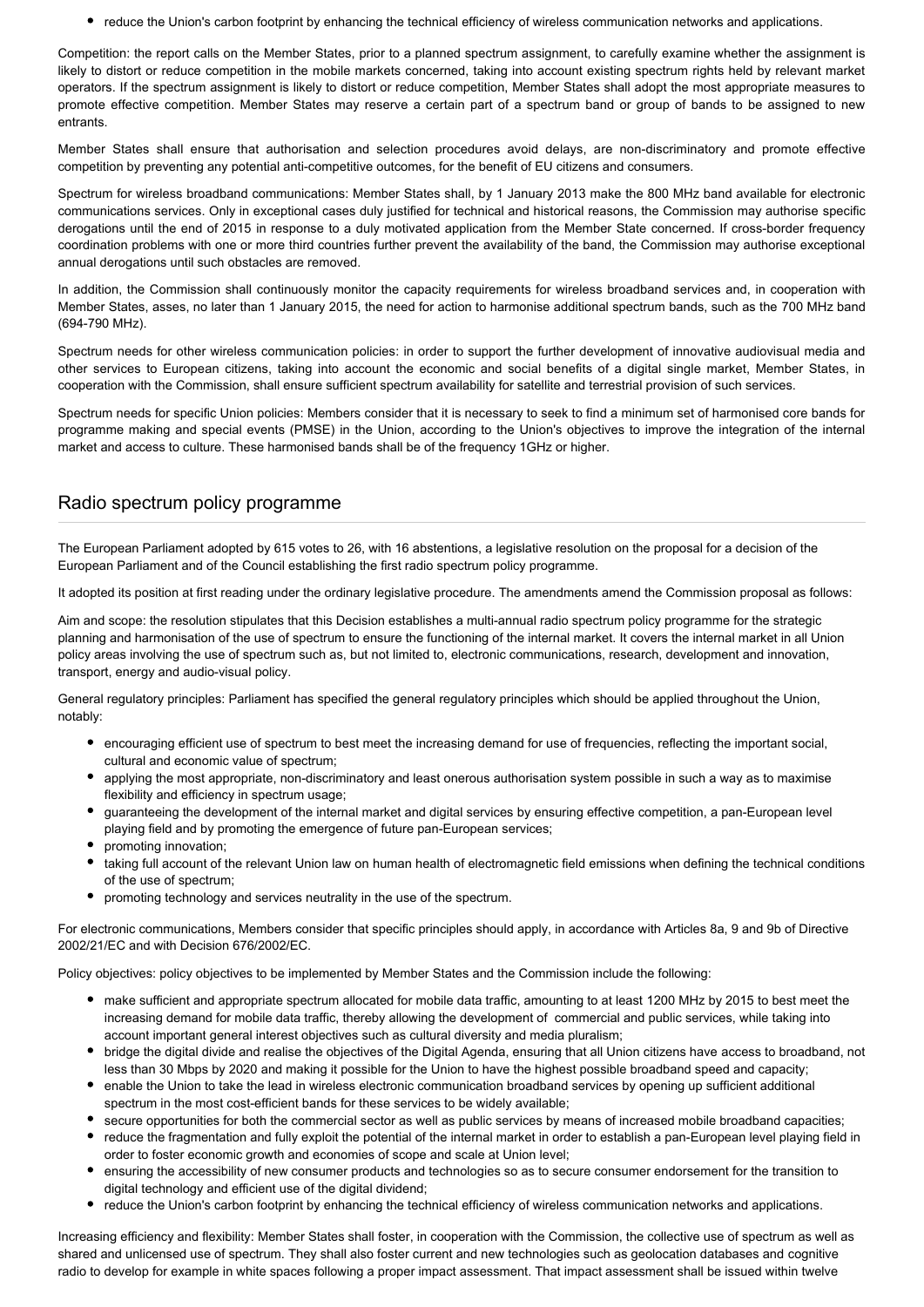months of the entry into force of this Decision.

Special attention shall also be given to standards for equipment to be used by disabled people, without, however, depriving them of the right to use non-standardised equipment if that is their preference. Efficient coordination of spectrum harmonisation and standardisation will be particularly important in this regard so that consumers can use appliances that depend on radio spectrum without restriction and throughout the internal market.

The measures that Member States are to adopt shall be taken in addition to the opening of the 900 MHz band in the near future, in line with the "GSM" Directive and in such a manner as to promote competition. Such measures shall be taken in a non-discriminatory manner and may not distort competition to the advantage of operators already dominant in the market.

Competition:the resolution calls on the Member States,prior to a planned spectrum assignment, to carefully examine whether the assignment is likely to distort or reduce competition in the mobile markets concerned, taking into account existing spectrum rights held by relevant market operators. If the spectrum assignment is likely to distort or reduce competition, Member States shall adopt the most appropriate measures to promote effective competition. Member States may reserve a certain part of a spectrum band or group of bands to be assigned to new entrants.

Member States shall ensure that authorisation and selection procedures avoid delays, are non-discriminatory and promote effective competition by preventing any potential anti-competitive outcomes, for the benefit of EU citizens and consumers.

Spectrum for wireless broadband communications: Member States shall, by 1 January 2013 make the 800 MHz band available for electronic communications services. Only in exceptional cases duly justified for technical and historical reasons, the Commission may authorise specific derogations until the end of 2015 in response to a duly motivated application from the Member State concerned. If cross-border frequency coordination problems with one or more third countries further prevent the availability of the band, the Commission may authorise exceptional annual derogations until such obstacles are removed.

The Commission is invited to take action, in cooperation with Member States, at the appropriate levels to achieve further harmonisation and a more efficient use of the 1.5 GHz band (1452-1492 MHz) and the 2.3 GHz band (2300-2400 MHz) for wireless broadband services. In addition, the Commission shall continuously monitor the capacity requirements for wireless broadband services and, in cooperation with Member States, asses, no later than 1 January 2015, the need for action to harmonise additional spectrum bands, such as the 700 MHz band (694-790 MHz).

Spectrum needs for other wireless communication policies: in order to support the further development of innovative audiovisual media and other services to European citizens, taking into account the economic and social benefits of a digital single market, Member States, in cooperation with the Commission, shall ensure sufficient spectrum availability for satellite and terrestrial provision of such services.

Spectrum needs for specific Union policies: the Commission shall ensure that sufficient spectrum is made available under harmonised conditions and in harmonised bands for public protection and disaster relief (PPDR) and to take actions to support the development of safety services and the free circulation of related devices as well as the development of innovative interoperable solutions for PPDR. To ensure the efficient use of spectrum, the Commission shall examine the possibility of PPDR using military frequencies.

Members consider that it is necessary to seek to find a minimum set of harmonised core bands for programme making and special events (PMSE) in the Union, according to the Union's objectives to improve the integration of the internal market and access to culture. These harmonised bands shall be of the frequency 1GHz or higher.

# Radio spectrum policy programme

In a public session, the Council took note of the Presidency's progress on a proposal for a decision establishing the first radio spectrum policy programme (RSPP).

The Presidency presented a progress report (see Council doc. [10295/11\)](http://register.consilium.europa.eu/pdf/en/11/st10/st10295.en11.pdf) to ministers, with the aim of informing them on the progress made during the Hungarian Presidency. It identifies the main areas where the Council has reached a high level of agreement and points out that there are a number of issues where an agreement in principle exists but which are likely to be discussed further, both within the Council as well as in the forthcoming negotiations with the European Parliament, which adopted its first reading at the beginning of May 2011.

The work of the Council's preparatory bodies focused in particular on the following issues:

- aim and scope;
- general regulatory principles and policy objectives;
- enhanced efficiency and flexibility;
- competition;
- spectrum for wireless broadband;
- spectrum needs for specific EU policies:
- the radio spectrum inventory;

The work on this file will continue under the Polish Presidency.

#### Radio spectrum policy programme

The Council adopted its position at first reading with a view to the adoption of a Decision of the European Parliament and of the Council establishing the first radio spectrum policy programme.

The European Parliament expressed broad support for the Commission proposal and adopted 87 amendments to it. The Council could broadly agree with the spirit of these amendments and has taken extensive account of them when drawing up its position at first reading.

The proposal was subject to five informal trialogues with the European Parliament.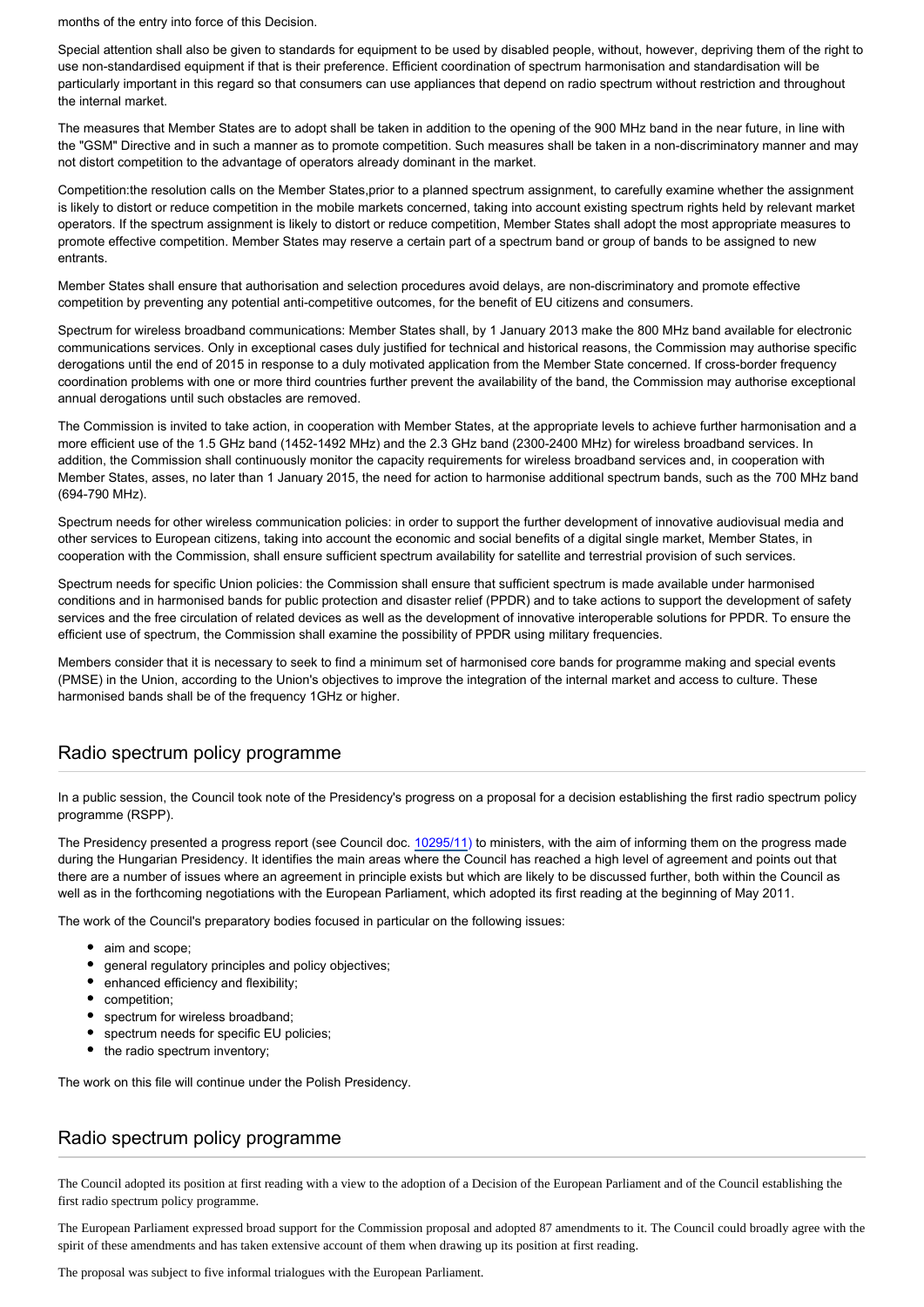During the trialogues, the co-legislators focussed their discussions on the legislative provisions dealing with:

- **The availability of spectrum for wireless data traffic**: the Council met the Parliament's request for a quantitative target to be identified by 2015. In general, however, it was agreed that the radio spectrum policy programme should not refer to specific frequency bands or specific amounts of frequencies possibly needed for one or the other application, as this would pre-empt the outcome of the investigations to be carried out in the context of the spectrum inventory.
- **The question whether the scope of the competition article should go beyond electronic communications services and also cover other EU policy areas depending on radio spectrum**: as no concrete examples were available, which could clarify where potential competition problems could arise between electronic communications services and other EU policies relying on radio spectrum, such as research, technological development and space, transport, energy and audio-visual, the Council limited the scope of the competition article to electronic communications services.
- **How best to establish an inventory of spectrum use**: as neither the Commission's original proposal on the spectrum inventory nor Parliament's amendments to it were considered by the Council as appropriate proposals, the Council re-drafted the relevant legislative provisions.
- **The issue of spectrum in international and bilateral negotiations**: rather than supporting the new elements proposed by the Commission and the Parliament in this regard, the Council preferred to recall in the radio spectrum policy programme the already established principles, which apply to international spectrum negotiations.

## Radio spectrum policy programme

The position of the Council at first reading is the result of a compromise reached after informal negotiations between the Council, the European Parliament and the Commission which culminated at the informal trilogue meeting of 24 October 2011, and which was confirmed by an exchange of letters between co-legislators.

This compromise includes:

- a clear commitment to complete the authorisation process for already harmonised spectrum, including the 800 MHz band, by 1/1/2013;
- a strong inventory mechanism based on Commission implementing measures as well as clear deadlines for adopting those measures;
- an explicit target to identify at least 1200 MHz of spectrum by 2015 based on the inventory, for wireless broadband communications;
- a commitment to examine the need for further spectrum for wireless broadband based on capacity requirements;
- the means to guarantee competition in the use of spectrum in particular for electronic communications services;
- the development of policy initiatives on collective and shared use of spectrum;
- a provision to enhance EU coordination in international spectrum negotiations;
- a commitment to develop policy initiatives on the spectrum requirements of other internal market sectors and EU policies, including energy saving, Earth observation and monitoring, public safety and protection, wireless microphones and the Internet of Things.

Therefore, the Commission can accept the Council's position as it reflects the compromise reached and calls for similar adoption without amendment by Parliament in the shortest time possible considering the importance of the matter, the close deadlines set in the draft decision and the need for swift implementation thereof.

The Commission also made three statements for the minutes of the Council meeting of 13 December 2011 which explain the Commission's view on certain specific provisions:

- the Commission notes that Article 9.2 requires the Commission to take utmost account of the views of the Radio Spectrum Policy Group (RSPG) before adopting implementing acts in relation to the inventory.
- on Article 10.1 regarding international negotiations;
- on the procedure of adoption of implementing acts for Art. 13.2.

## Radio spectrum policy programme

The Committee on Industry, Research and Energy adopted the recommendation for second reading contained in the report by Gunnar HOKMARK (EPP, SE) that the European Parliament approves unamended the Councils position at first reading with a view to the adoption of a decision of the European Parliament and of the Council establishing a multi-annual radio spectrum policy programme.

The Council's common position, adopted on 13 December 2011 and officially transmitted to the European Parliament on 19 January 2012, is based on the agreement reached on 24 October 2011 between the European Parliament and the Council.

The main results agreed upon are as follows:

- the freeing up of the 800 MHz frequency band for wireless broadband internet services in all Member States by 1 January 2013;
- speeding up the development of mobile broadband of at least 30 Mbps by 2020 for all EU citizens, bridging therefore the digital dividend and contributing to the objectives of the Digital Agenda for Europe;
- allocating at least 1200 MHz of spectrum to mobile data traffic by 2015;
- the creation of an inventory with a very large scope of the existing use of spectrum from 400MHz to6 GHz to create a flexible and coordinated European spectrum policy;
- the Commission shall assess and report by no later than 1 January 2015 whether there is a need for action to harmonise additional spectrum bands;
- the Commission shall, in cooperation with Member States, assess the justification and feasibility of extending the allocations of unlicensed spectrum for wireless access systems, including radio local area networks to open up for more use of for example WiFi;
- the Union shall, upon request, assist Member States with legal, political and technical support to resolve spectrum coordination issues with Union neighbouring countries, including candidate and acceding countries.

The Decision shall enter into force on the 20th day following that of its publication in the Official Journal of the European Union. Member States shall apply the policy orientations and objectives sent out in this Decision by 1 July 2015 unless otherwise specified.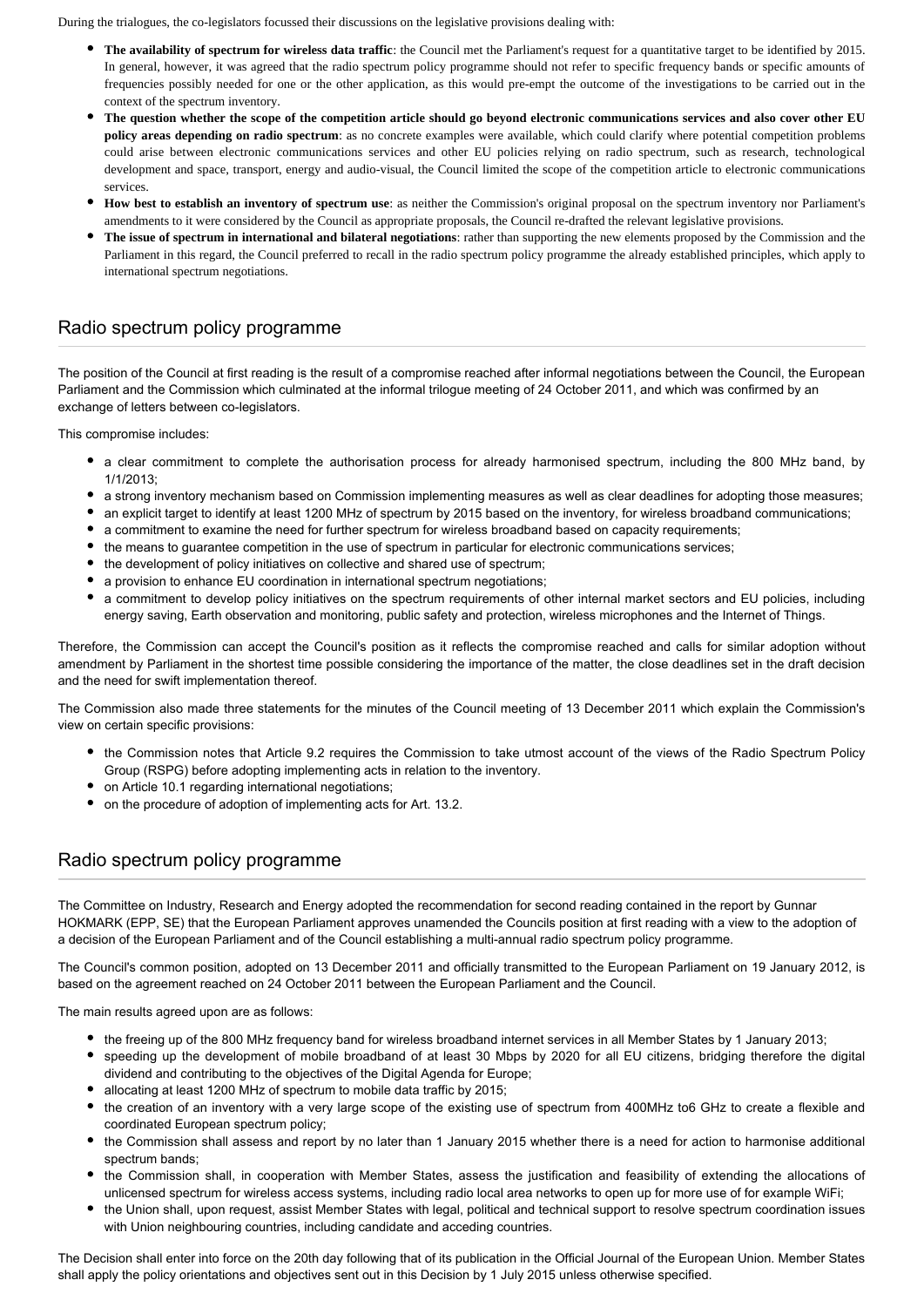By 31 December 2015, the Commission shall conduct a review of the application of this Decision. Furthermore, the Commission shall report to the European Parliament and the Council on the activities developed and the measures adopted pursuant to this Decision.

## Radio spectrum policy programme

The European Parliament adopted, at second reading under the ordinary legislative procedure, a legislative resolution on the Council position at first reading with a view to the adoption of a decision of the European Parliament and of the Council establishing a multi-annual radio spectrum policy programme.

# Radio spectrum policy programme

PURPOSE: to establish a radio spectrum policy programme for the strategic planning and harmonisation of the use of spectrum to ensure the functioning of the internal market.

LEGISLATIVE ACT: Decision No 243/2012/EU of the European Parliament and of the Council establishing a multiannual radio spectrum policy programme.

CONTENT: this Decision establishes a multiannual radio spectrum policy programme for the strategic planning and harmonisation of the use of spectrum to ensure the functioning of the internal market in the Union policy areas involving the use of spectrum, such as electronic communications, research, technological development and space, transport, energy and audiovisual policies.

Policy objectives of the new Programme: in order to focus on the priorities of this Decision, Member States and the Commission shall cooperate to support and achieve the following policy objectives:

- encourage efficient management and use of spectrum to best meet the increasing demand for use of frequencies reflecting the important social, cultural and economic value of spectrum;
- seek to allocate sufficient and appropriate spectrum in a timely manner to support Union policy objectives and to best meet the increasing demand for wireless data traffic, thereby allowing the development of commercial and public services, while taking into account important general interest objectives such as cultural diversity and media pluralism; to that end, every effort should be made to identify, based on the inventory, at least 1 200 MHz of suitable spectrum by 2015. That figure includes spectrum already in use;
- bridge the digital divide and contribute to the objectives of the [Digital Agenda for Europe](http://www.eur-lex.europa.eu/LexUriServ/LexUriServ.do?uri=COM:2010:0245:FIN:EN:PDF), fostering access to broadband at a speed of not less than 30 Mbps by 2020 for all Union citizens and making it possible for the Union to have the highest possible broadband speed and capacity;
- enable the Union to take the lead in wireless electronic communication broadband services by freeing up sufficient spectrum in cost-efficient bands for those services to be widely available;
- secure opportunities for both the commercial as well as public sectors by means of increased mobile broadband capacities;
- promote innovation and investment through enhanced flexibility in the use of spectrum, through a consistent application across the Union of the principles of technology and service neutrality between the technological solutions that may be adopted and through adequate regulatory predictability of the Regulation;
- maintain and develop effective competition, in particular in electronic communication services;
- reduce the fragmentation and fully exploit the potential of the internal market in order to foster economic growth and economies of scale at EU level.

Member States, in cooperation with the Commission, shall, where appropriate, foster the collective use of spectrum as well as shared use of spectrum.

By 1 January 2013, Member States shall carry out the authorisation process in order to allow the use of the 800 MHz band for electronic communications services. The Commission shall grant specific derogations until 31 December 2015 for Member States in which exceptional national or local circumstances or cross-border frequency coordination problems would prevent the availability of the band, acting upon a duly substantiated application from the Member State concerned.

The Decision stipuates that an inventory of existing uses of spectrum, for both commercial and public purposes shall be established.

Reporting and review: by 10 April 2014, the Commission shall report to the European Parliament and the Council on the activities developed and the measures adopted. By 31 December 2015, the Commission shall conduct a review of the application of this Decision.

ENTRY INTO FORCE: 10.04.2012. Member States shall apply the policy orientations and objectives set out in this Decision by 1 July 2015 unless otherwise specified herein.

## Radio spectrum policy programme

This report presented by the Commission responds to the requirements laid down in Article 15 of Decision 243/2012/EU establishing a multiannual radio spectrum policy programme (the RSPP) and Decision 676/2002/EC on a regulatory framework for radio spectrum policy in the European Community (the Radio Spectrum Decision). It merges these obligations into one concise report and focuses on the implementation of the Radio Spectrum Policy Programme.

Pursuant to the Radio Spectrum Decision and the RSPP, the Commission adopted implementing decisions supporting specific EU Policy areas. The specific EU policy areas include:

- [Digital Agenda for Europe](http://www.europarl.europa.eu/oeil/popups/thematicnote.do?id=2058000&l=en): harmonisation of spectrum for wireless broadband as well as for short-range devices to facilitate "internet of things" applications;
- [Single European Sky](http://www.europarl.europa.eu/oeil/popups/ficheprocedure.do?reference=2013/0186(COD)&l=EN): harmonisation of spectrum for mobile communications on board aircrafts;
- Maritime and Land Transport: harmonisation of spectrum use for, among others, intelligent transport systems including electronic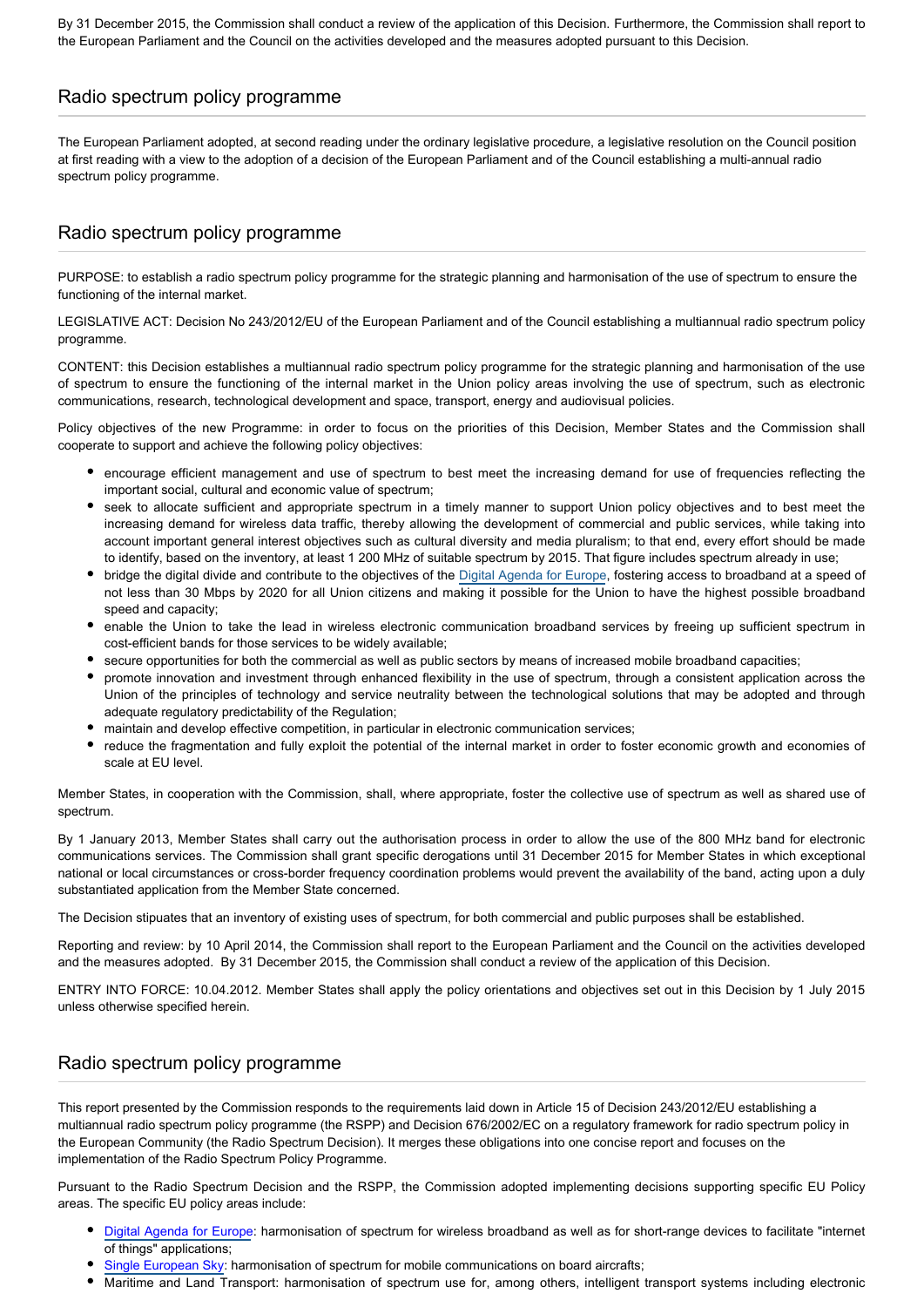tolling systems and automotive short-range radars.

The RSPP has contributed to a more efficient use of spectrum by:

- promoting spectrum sharing approaches e.g. by setting the goal of 1200 MHz for wireless broadband,
- initiating the process of the spectrum inventory which will be a tool to enable the Commission and Member States to define more fact-based policy.

In terms of concrete measures on the shared use of spectrum the Commission is aiding innovation by harmonising frequency bands that are subject to general authorisations (unlicensed spectrum) or individual rights of use (licensed shared access), as well as requesting related standards to the European Standards Organisations.

The programme has, however, shown limitations:

Differences in the conditions and authorisation procedures: the RSPP has shown limitations due to the general character of some of the regulatory principles it established, which need to be more precise for effective implementation. While each Member State continues to set the authorisation conditions and procedures for spectrum, the large differences in these conditions and procedures contribute to the fragmentation of the internal market with a negative impact on integration of networks across borders, on available handset capabilities and to other disadvantages for consumers.

The mere exchange of information and best practices based on the general principles and conditions of the current framework does not appear to be sufficient to remove these barriers to the single market. Legal certainty on well-established common principles and criteria that are applied by Member States in a coordinated way throughout the Union appear to be the minimum necessary.

Delays in assigning the 800 MHz band: these delays demonstrate the need for more nimble and flexible mechanisms for the harmonised timing of assignments throughout the Union or for categories of Member States based on the characteristics of the wireless broadband market, and for the harmonised duration of spectrum usage rights. In this regard, it is important to ensure the efficient and timely assignment of existing harmonised spectrum in order to accrue the potential socio-economic benefits through digital services provided over wireless broadband networks.

More specific provisions are urgently needed in such areas. To address these shortcomings, the Commission has proposed concrete legislative measures as part of the [Connected Continent](http://www.europarl.europa.eu/oeil/popups/ficheprocedure.do?reference=COM(2013)0634&l=en) package. These establish: (i) a set of common spectrum authorisation principles and criteria; (ii) a formal time-limited mechanism for peer review of national plans with a view to ensure best practice.

Furthermore, legal certainty on common timing and duration of spectrum assignments for wireless broadband will be beneficial to operators in their business case evaluations and in their cross-border strategies and will allow them to have more predictable access to spectrum and conditions for investment.

To ensure that radio spectrum policy effectively contributes to EU policies, the Commission insists that there is a need to step up the coordination efforts being made under the strategic guidance of the RSPP and the successful technical implementation through the Radio Spectrum Decision, by strengthening the coordination of authorisations within Europe. A final report on the first RSPP and progress towards the targets set is planned for the end of 2015.

The Radio Spectrum Decision: the report notes that this Decision has proven successful in making available harmonised spectrum resources for strategic sectors in the internal market and is a positive example of cooperation with the Member States. Furthermore, the RSPP represents an important strategic framework for implementing Union spectrum policy using the mechanisms established by the RSD.

## Radio spectrum policy programme

The Commission presents a report on the Radio Spectrum Inventory.

The EU spectrum inventory - created as part of the radio spectrum policy programme- aims to allow identification of frequency bands where efficiency of existing spectrum use could be improved in order to accommodate spectrum demand in support of Union policies, to promote innovation and to enhance competition.

The report highlights the progress made and difficulties encountered in implementing the spectrum inventory. It analyses technology trends, and future needs regarding spectrum and examines whether there is a need for additional frequency bands to be harmonised for wireless broadband.

In spite of the difficulties encountered in collecting data, the initial inventory analysis has provided significant insights into the situation with regard to spectrum availability and use in the EU. These are as follows.

Analysis of supply and demand: a number of frequency bands which are currently not used or are substantially under-utilised in most Member States have been identified, though there may be variations across Member States. The analysis of technology trends, future needs and demand for spectrum suggests that many of the different types of applications, categorised in 14 application groupings are and will be in need of more spectrum. The report suggests a quantitative assessment of the short, medium and long-term growth in demand that can be expected for each grouping.

On the basis of the preliminary results the report notes that unused spectrum in the 400 MHz-6GHz range is rare but there are examples. On the demand side, future spectrum usage is expected to increase significantly for many applications over the next 10 years. This situation makes re-assignment increasingly difficult and costly.

The Commission considers that a sustainable way to satisfy spectrum demand in the medium and long term is to invest more time and resources in identifying and developing more sophisticated spectrum sharing concepts as detailed below, subject to the protection of effective competition:

- licensed Shared Access (LSA) assignment;
- · geographical spectrum sharing with devices linked to geo-location databases (once available); and